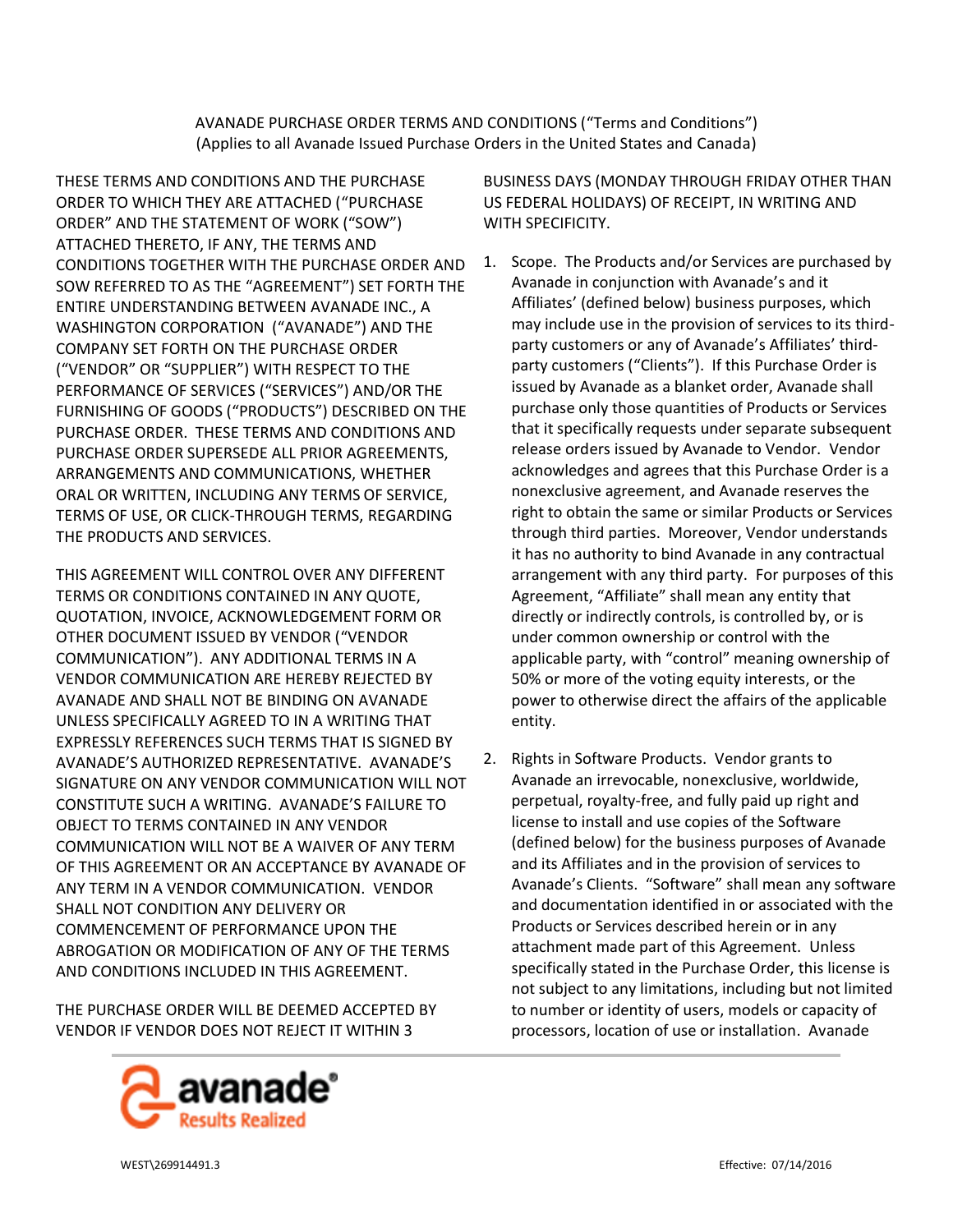shall be entitled to host and/or support data of its Clients using the Software (and any associated Products or Services, as applicable) in the US. Avanade shall be entitled to use the Software (and any associated Products or Services, as applicable) on its own behalf or on behalf of Clients in a third party owned data center.

3. Ownership of Deliverables and Confidential or Proprietary Information. All new materials prepared or created by Vendor and/or its agents or contractors for Avanade pursuant to this Agreement and the conceptual content thereof (collectively, "Deliverables"), will be considered "works made for hire" and will be owned exclusively by Avanade, and pursuant to the Copyright Act, Avanade will be the author of such Deliverables. If any such Deliverables may not be considered a "work made for hire", Vendor hereby irrevocably assigns and will assign to Avanade all intellectual property rights in such Deliverables. To the extent, if any, that the foregoing does not provide Avanade with full ownership, right, title, and interest in and to the Deliverables, Vendor hereby grants Avanade an exclusive, perpetual, irrevocable, fully-paid, royaltyfree, worldwide license to reproduce, create derivative works from, distribute, publicly display, publicly perform, use, make, have made, offer for sale, sell or otherwise dispose of, and import the Deliverables, with the right to sublicense each and every such right. Where applicable, Vendor forever waives all moral rights with respect to the Deliverables. Vendor will acquire from its employees and agents or contractors who may carry out or assist with any Services under this Agreement or otherwise contribute to such Deliverables all such rights as may be necessary so that Avanade will receive the rights hereby agreed to be conveyed and vested in it, free of any claims of such employees, agents and contractors. Vendor will execute such documents, and provide such assistance as Avanade may reasonably request to give full effect to the provisions of this paragraph (at Avanade's expense). Vendor warrants that it holds the rights, title and interest necessary to convey the rights, title and interests conveyed in this paragraph. Vendor

acknowledges and agrees that the Deliverables are Avanade Confidential Information.

As between Vendor and Avanade, any part of any Avanade property that Avanade provides to Vendor, including without limitation, software, technology documentation, diagrams, reports, flow charts, other works of authorship, technology logic, technology architecture, formulae, algorithms, inventions and invention disclosures, ideas, improvements, techniques, know-how, proprietary information, methodologies, and trade secrets (collectively, "Avanade Property") or otherwise obtained by Vendor, will at all times remain the property of Avanade, its Clients or its suppliers. Avanade hereby grants to Vendor a non-assignable, non-exclusive, nonsublicensable, royalty-free, worldwide license to use, copy, display and modify the Avanade Property solely as necessary to provide the Services. Vendor will have no other rights in such Avanade Property other than the limited right to use such property or for the purposes expressly set forth herein. Except as expressly set forth in this Agreement, nothing in this Agreement will be construed to grant Vendor any ownership right or license in any Avanade Property. Vendor shall use such property at its own risk and shall be responsible for all losses of or damage to said property while in Vendor's custody. Vendor shall maintain all such property in good condition and repair and Avanade makes no warranties or representations, express or implied, of any nature with respect to such property and Avanade expressly disclaims the warranties of merchantability and fitness for a particular purpose. Vendor acknowledges that all parts and materials supplied by Avanade to Vendor to be used in producing the Products or performing the Services have been received in good condition and will be used only for performing this Agreement.

4. Pricing, Invoicing and Payment. The pricing stated in the Purchase Order includes all charges and costs to be borne by Avanade for the Products and Services. The Purchase Order shall not be filled at higher prices than specified unless such increased prices have been authorized in a writing signed by an authorized

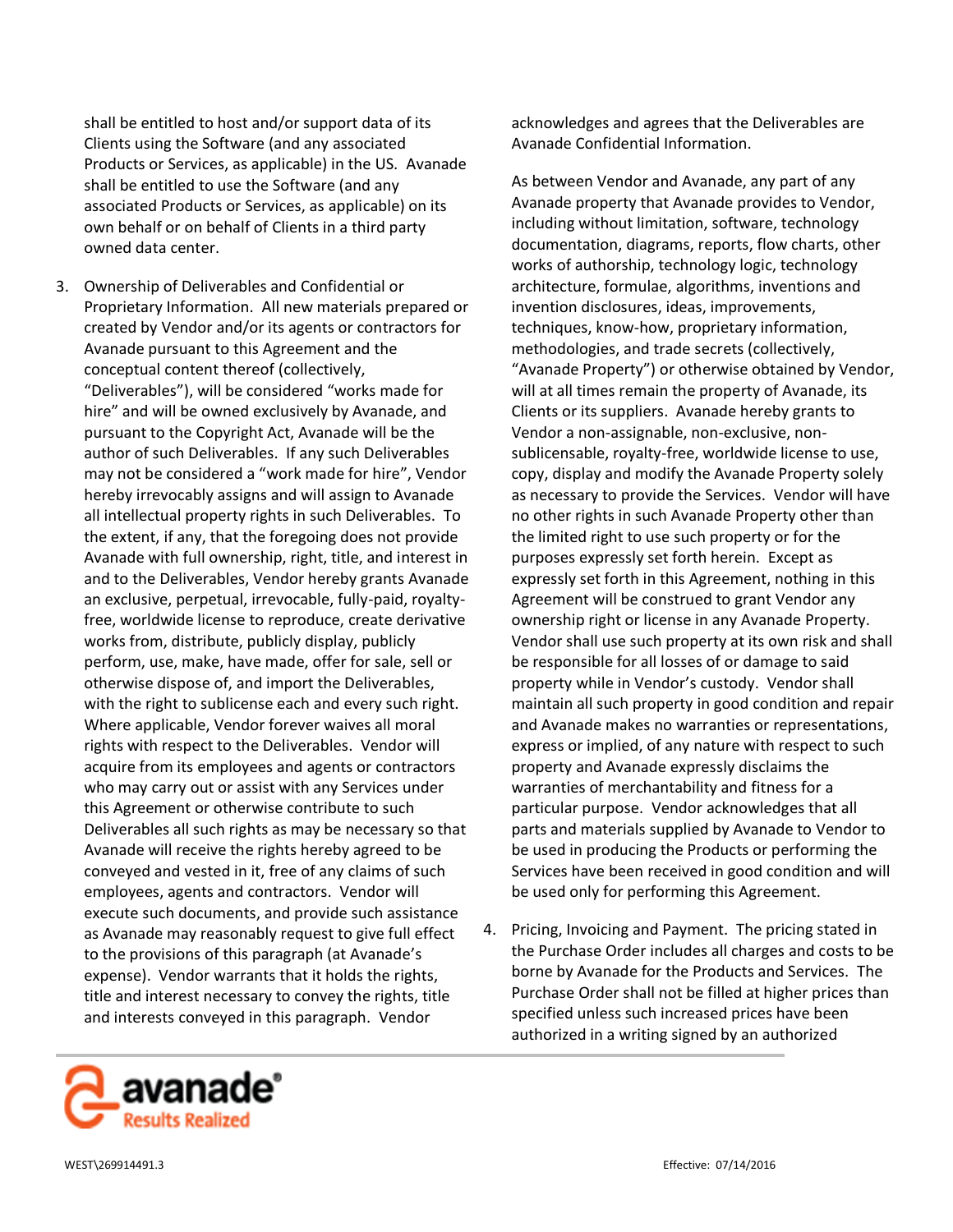representative of Avanade. If price terms are omitted from the Purchase Order, the price of the Products Goods and Services shall be the lower of: (a) the price last quoted by Vendor; (b) the last price paid by Avanade to Vendor for like goods and services; or (c) the prevailing market price at the time of shipment. Any pass-through costs or expenses must be preapproved by Avanade in writing in order for Vendor to receive reimbursement for such costs and expenses. Avanade will not pay Vendor any mark-up, administrative or other fee in connection with the pass-through costs. Any equipment or tangible property or materials for which Avanade pays as a pass-through cost shall be owned by Avanade, and Vendor shall take those steps necessary to transfer or otherwise vest ownership in Avanade unless Avanade agrees otherwise in writing. Vendor represents and warrants that the price charged for the Products and Services ordered herein are not higher than those currently extended by Vendor to its other customers buying the same or similar Products and Services in equal or smaller quantities. If, before delivery of the Products or performance of the Services, Vendor reduces the prices for like Products or Services to one or more of its customers, the prices specified in this Purchase Order shall be likewise reduced. With respect to any price reduction applicable to Products, Vendor shall promptly grant Avanade a corresponding price reduction or account credit for the amount of the price reduction for each unit of affected Products obtained from Vendor which is in Avanade's inventory on the effective date of the price reduction. In the event that Vendor should increase the price charged for the Products or Services ordered, prior to the delivery thereof, Vendor will honor this Purchase Order at the prices quoted on the face of this Purchase Order or as provided in Section 4 as applicable. Unless otherwise mutually agreed by the parties in writing, Vendor shall not make material commitments or production arrangements in excess of any amount required to meet Avanade's requirements or in advance of the time reasonably required to meet Avanade's delivery schedule. Vendor shall meet Avanade's requirements and comply with Avanade's schedule. Avanade reserves the right to: (i) refuse or



return at Vendor's risk and expense shipments made in excess of Avanade's requirements or in advance of required schedules; or (ii) to defer payment on advance deliveries until Avanade's scheduled delivery dates.

Vendor may invoice for Products only upon shipment and Services only upon completion unless otherwise agreed. Payment is due Net 60 days after Avanade's receipt of an undisputed invoice, along with any documentation requested by Avanade.

5. Inspection and Acceptance. Avanade may inspect and test the Products and Services at any time at the place of manufacture, prior to shipment and upon receipt or at such time or place as it shall choose, notwithstanding its having paid for the Products and Services prior to inspection. Products and Services shall be subject to final inspection and acceptance at Avanade's or its Affiliates' facility. Payment for Products and Services ordered hereunder shall not constitute acceptance. Products and Services shall be deemed accepted by Avanade if Avanade has not given notice of rejection within a reasonable time after receipt of the Products at Avanade's facilities or performance of the Services (but in any event not less than thirty (30) days after receipt of the Products at Avanade's facilities or performance of the Services), except that no acceptance shall be deemed effective with respect to latent defects (whether or not known by the Vendor). The process of inspection shall neither be deemed to constitute acceptance of the Products and Services nor shall it be deemed a waiver of any of Avanade's rights and remedies under applicable law. Failure to inspect the Products and Services shall not be deemed to constitute: (a) acceptance of any Products and Services with latent defects; or (b) waiver of any of Avanade's rights or remedies arising by virtue of any defect or nonconformance. Avanade's failure to specify any defect or nonconformance in rejecting any or all of the Products and Services shall not prevent Avanade from relying on such defect or nonconformance to establish a failure of the Products and Services to conform to warranties specified in this Agreement, to generally accepted industry standards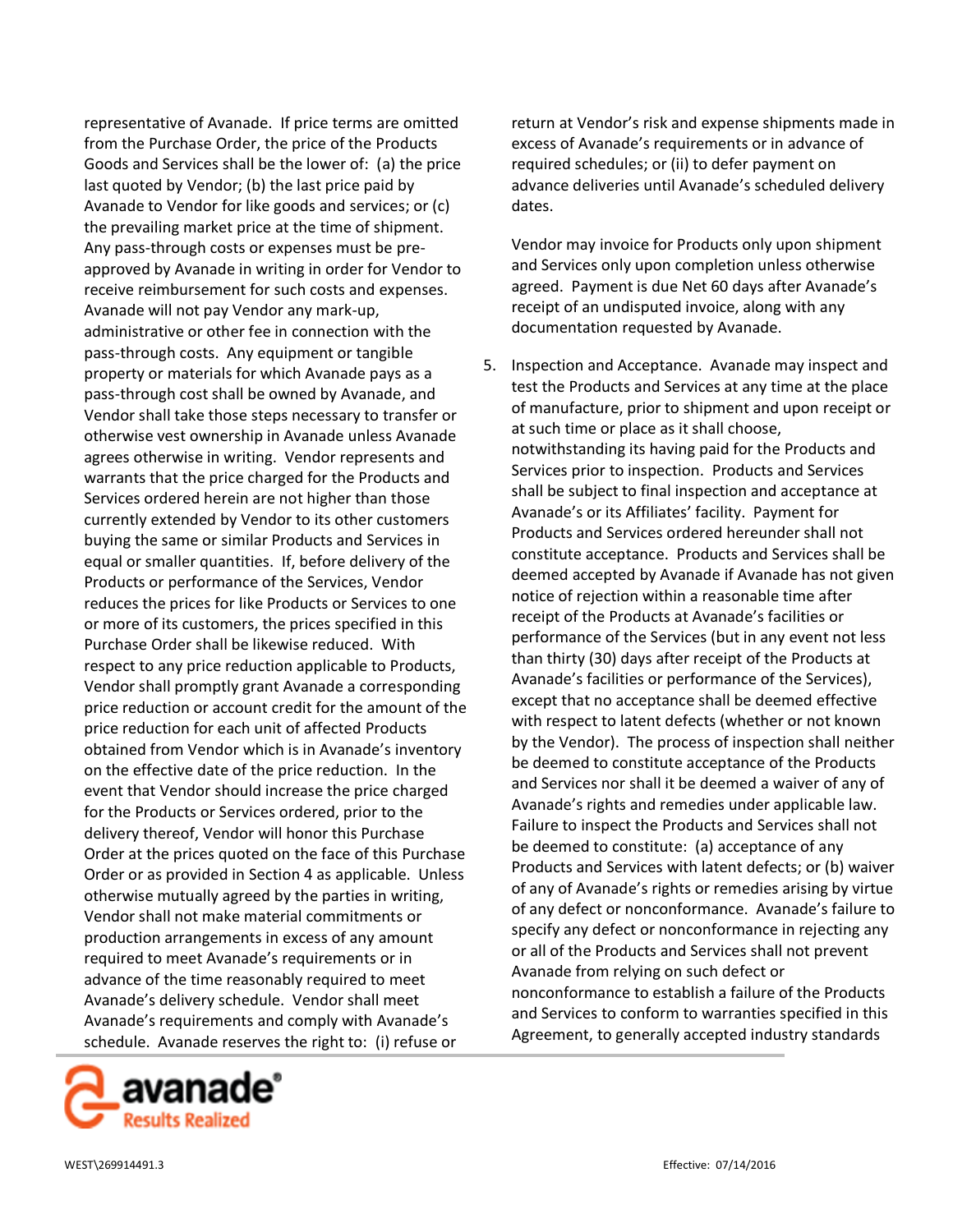for similar Products or to justify rejection. Vendor agrees to permit Avanade to have access to the Vendor's facilities at all reasonable times for the purpose of inspecting the Products or Services set forth in the Purchase Order or work in process for production of such Products or Services and/or audit including but not limited to audits necessary to comply with applicable laws or verification of any certifications required by Avanade.

- 6. Packing, Marking and Shipping. Vendor shall pack, mark and ship all Products and Deliverables in compliance with all applicable transportation regulations and laws, good commercial practice, and in a manner adequate to insure the safe arrival of the Products and Deliverables at the named destination. Unless expressly noted on the Purchase Order, no separate or additional charges shall be payable by Avanade for containers, crating, boxing, bundling, dunnage, storage or similar procedures. Any expense incurred by Avanade as a result of improper preservation, packing, packaging, marking or method of shipment shall be reimbursed by Vendor. An itemized packing list showing the Purchase Order number, Vendor part number and quantity shipped shall be included with each shipment and each container shall be marked to show the Purchase Order number.
- 7. Delivery and Cancellation. The terms, choice of carrier and routing of shipment shall be as specified on the face of this Purchase Order or as Avanade otherwise directs. If not set forth on the Purchase Order or Avanade does not so direct, then Vendor shall select the carrier and routing so as to meet the delivery dates set forth in the Purchase Order. Avanade may revise shipping instructions as to any unshipped Products. Vendor will deliver the Products or provide Services on the applicable date set forth in the Purchase Order, or, if no date is specified, within 10 calendar days of the date of the Purchase Order. Time is of the essence under this Agreement. Vendor will notify Avanade promptly of potential shortages or delays of more than 3 business days, at which time Avanade reserves the

right to cancel such Products or Services without penalty.

During the performance of the Purchase Order, Vendor shall not make any changes in the design, material, process, procedures or practices affecting Products to be furnished or Services to be performed to be furnished by Vendor hereunder without the prior written consent of Avanade.

If Vendor fails to make complete delivery as provided herein, Avanade reserves the right to cancel the Purchase Order, in whole or in part, and to charge Vendor for any additional costs or expenses incurred in the replacement of such Products or Services. Avanade may issue an alteration to the Purchase Order at any time (to the extent delivery or performance has not occurred), in whole or in part, effective upon Vendor's receipt of written notice from Avanade, without penalty or charge. If any alterations materially affect the cost of furnishing the Products or Services, the price of the Products or Services, or the delivery schedule of the Products or Services, an equitable adjustment mutually agreeable to the parties shall be made by Avanade. Vendor shall present claims for adjustment in writing within 5 business days (or such other time period as may be agreed upon by the parties in writing) of receiving Avanade's change notice or any such claim by Vendor for such adjustment shall be deemed waived. Price increases or extensions of time for delivery shall not be binding on Avanade unless evidenced by an authorized change order to the Purchase Order approved by Avanade's authorized purchasing agent. Further, Avanade may terminate the Purchase Order for convenience at any time, in whole or in part, by written, electronic, or facsimile notice. In the event the Purchase Order is terminated by Avanade, (i) Vendor's sole and exclusive remedy will be to receive payment of all unpaid and undisputed fees and reimbursement of all unpaid authorized expenses, if any, that are incurred prior to the termination date, and (ii) Avanade will be entitled to a refund pro-rata or in full of any payments and any credits for Services which were not performed or delivered. Upon termination, Vendor and Vendor's

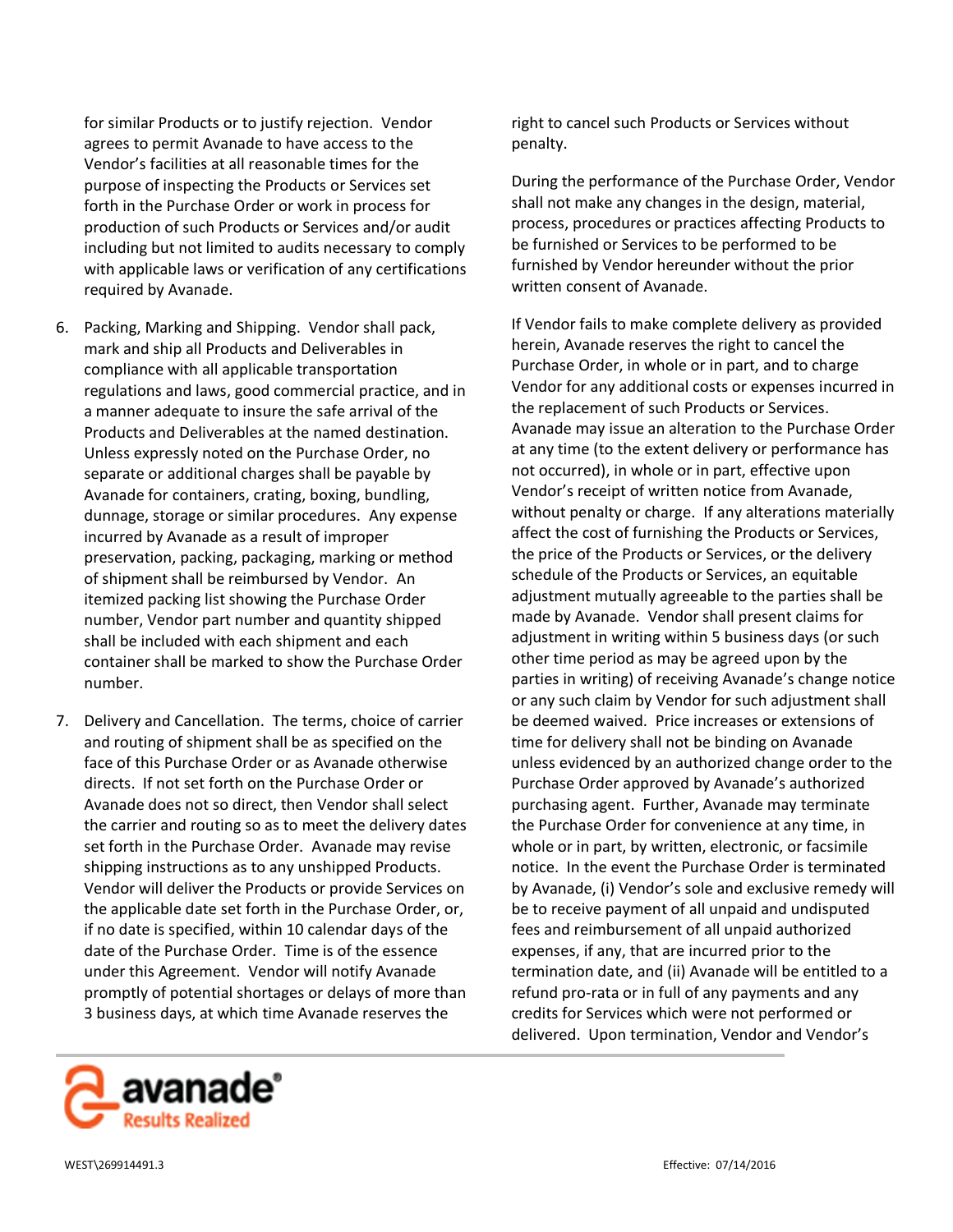agents and contractors will (a) cease all activity on the Purchase Order's Services, (b) promptly return without cost to Avanade any Confidential Information of Avanade, any Avanade Property, and any other nonconfidential documents and materials that were received from Avanade pursuant to this Agreement, as applicable, in tangible, electronic, magnetic, laser, or other form, and copies made thereof, other than signed copies of this Purchase Order, and (c) deliver any partially completed or completed and not yet delivered Deliverables and related licensed pre-existing materials, if any, to Avanade. Avanade's performance hereunder shall be excused if rendered impossible or "impracticable". "**Impracticable**" shall have the same general meaning as in Section 2615 of the Washington Commercial Code.

- 8. Quantity. Vendor may supply only the quantity stated on the face hereof, notwithstanding any trade custom to the contrary. Any excess shall be returnable at Vendor's expense but Avanade shall neither be required to return such excess nor shall Avanade be liable for the care of any excess or for its value or for any damage resulting to such excess. Avanade's count shall be accepted as correct as to the quantity received.
- 9. Title and Risk of Loss. Unless otherwise specified on the face of this Purchase Order, all Products shall be shipped F.O.B destination to Avanade's designated location or locations, with all customs, duties, taxes, freight, insurance and other costs and expenses relating to the transportation and delivery of the Products being paid by Vendor. Title to Products will pass to Avanade upon delivery. All risk of loss of, or damage to, the Products will be borne by Vendor until receipt of delivery of such Products. Vendor agrees to provide replacement of items lost or damaged in transit, at no additional charge, within 3 business days of receipt of notice from Avanade. Vendor assumes full responsibility for packing, crating, marking, transportation and liability for loss and/or damage even if Avanade has agreed to pay freight, express or other transportation charges. Avanade reserves the right to refuse C.O.D. shipments.



- 10. Taxes. Applicable taxes will be billed as a separate item or line item. Avanade will pay sales, use, value added, goods and services, and all other similar taxes imposed by any federal, state, or local governmental entity for items and/or services provided under this Agreement, excluding taxes based solely on Vendor's income or property. Avanade will pay such tax(es), provided that Vendor itemizes them on a proper VAT, GST or other invoice. Any taxes paid on behalf of Avanade by Vendor will be uniquely identified on the applicable invoice and Vendor will provide Avanade with proof of payment if previously paid by Vendor. Vendor will indemnify and hold Avanade harmless from any interest or penalties imposed on Avanade because of Vendor's improper payment of any taxes on Avanade's behalf. If Avanade is required to withhold or deduct any taxes from any payment, Avanade will not be required to "gross up" the amount of such payment and will pay the total amount reflected on the invoice less the applicable withholding taxes. The parties will cooperate in good faith to minimize taxes to the extent legally permissible. Each party will provide and make available to the other party any resale certificates, treaty certification and other exemption information reasonably requested by the other party.
- 11. Warranties. Vendor represents and warrants that:

a. Vendor has the full right, power and authority to enter into and perform its obligations according to the terms of this Agreement.

b. The Products, Services and Deliverables as furnished to Avanade will not infringe any copyright, patent, trade secret, trademark, or other intellectual property or proprietary right held by any third party.

c. The Products and Deliverables will be transferred by Vendor to Avanade with full right, title and interest in and to the Products and Deliverables, free and clear of all liens and encumbrances. Vendor has good, valid and marketable title to the Products.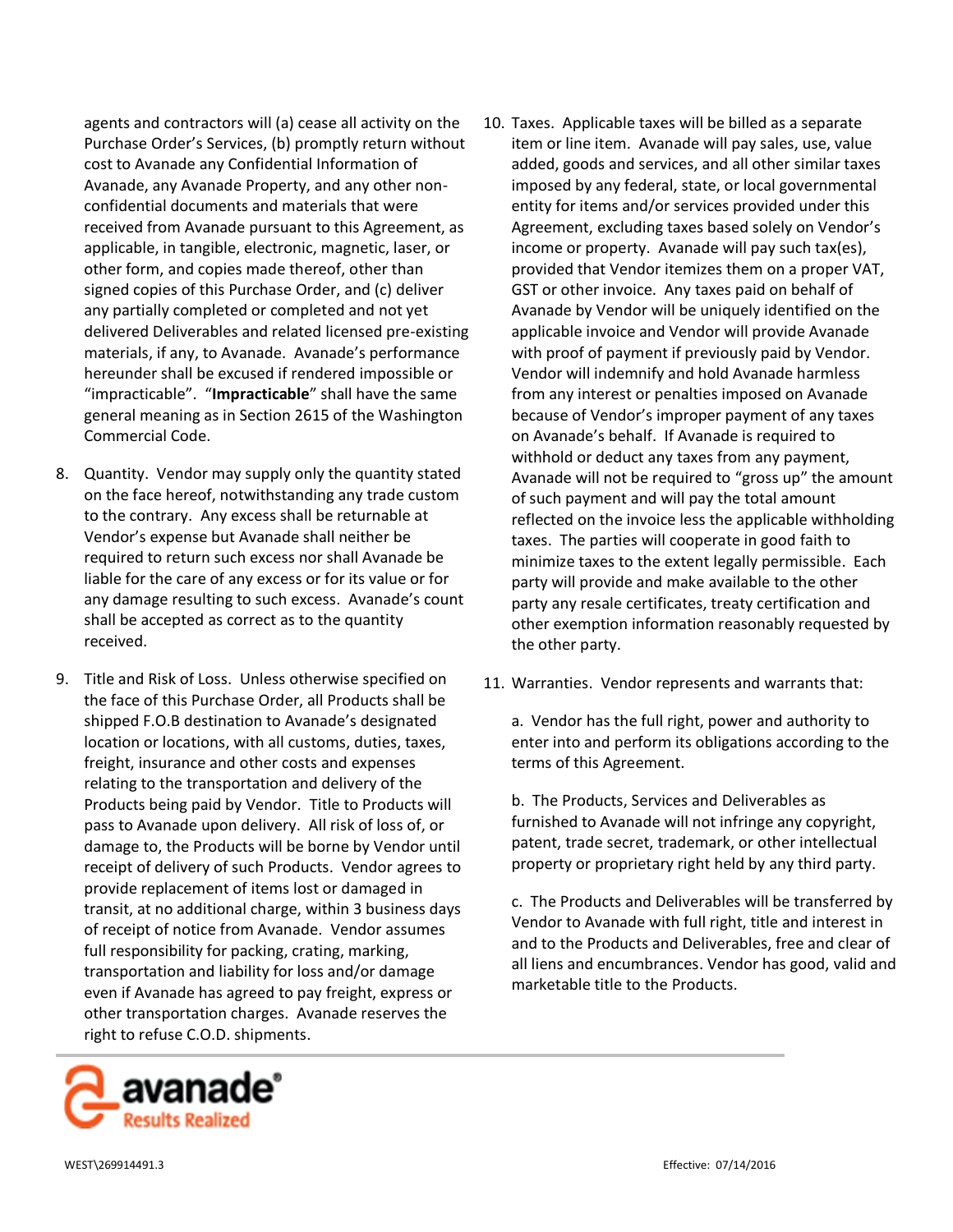d. The Services will be performed by appropriately trained, experienced and skilled personnel in a professional and workmanlike manner in accordance with industry standards. Further, the Deliverables will substantially comply with the description, specifications, requirements and/or expectations set forth herein for a period of one (1) year following acceptance. In the event of a failure by Vendor to comply with the foregoing warranties, Vendor will reperform the nonconforming portion(s) of the Services or Deliverables at no extra charge; however, in the event that Vendor is unable to cure any noncompliance within a reasonable period of time not to exceed thirty (30) days then, at Avanade's option, Vendor will refund the fees and expenses paid by Avanade for the nonconforming portion(s) thereof.

e. Vendor will ensure that the Services, the Deliverables, and Vendor's performance of its obligations under this Purchase Order are in compliance at all times with all applicable federal, state, provincial, local and foreign laws, rules, regulations, standards, policies and guidelines. Vendor assumes all responsibility for providing to its employees any training that may be required to insure compliance with such laws and agrees to immediately remove upon Avanade's request any of its employee who fail to comply with such policies, laws, and regulations.

f. Vendor will not, either directly or indirectly, solicit work from Avanade's clients, when knowledge of the work opportunity is the direct result of this Purchase Order.

12. Losses Caused by Vendor. Vendor agrees that at all times that it and/or its employees or agents (including independent contractors, consultants and subcontractors) are present on Avanade's or its Affiliates' premises or using any Avanade or its Affiliates' property or resources that they shall comply with Avanade's or its Affiliates' instructions, directions and rules applicable to visitors and use of its facilities including, but not limited to, those relating to the safety and security of persons and Avanade's property and intellectual property rights, appropriate use of technology, insider trading and prohibitions against harassment including sexual harassment. In the event that Vendor, its employees, agents or subcontractors at any time enter premises occupied by or under the control of Avanade or its Affiliates, Vendor shall indemnify and hold harmless Avanade and its Affiliates and their respective officers and employees from any loss, cost and expense (including reasonable attorneys' and expert witness fees), damage, expense or liability arising from, relating to or resulting from property damage, personal injury or death arising out of or in connection with the actions or omissions of Vendor, its employees, agents or subcontractors at any tier. Without in any way limiting the foregoing, Vendor shall maintain, and shall require its subcontractors at all times to maintain, public liability and property damage insurance in a reasonable amount but in no event less than \$1,000,000 of commercial general liability insurance coverage per occurrence to cover the obligations set forth in this Section 12 and shall maintain proper worker's compensation insurance covering all employees performing obligations under this Agreement. Vendor shall name Avanade and its Affiliates and their respective officers, directors, employees, agents as additional insureds under the required insurance. Vendor shall furnish certificates of insurance before providing products or services to verify that Vendor's coverage is provided by a reputable insurance carrier annually at policy renewal and upon Avanade's request. Such certificates shall include the required additional insured wording and state that Vendor's policies shall apply on a primary basis. If any of the foregoing insurance policies are cancelled or changed by Vendor or its insurer so as to affect the coverage required by these Terms and Conditions, Vendor shall notify Avanade in writing no less than thirty (30) days prior to such cancellation or change. Vendor shall cause its authorized subcontractors or assignees to maintain the same or substantially similar insurance coverage.

13. Indemnification. Vendor will indemnify, defend and hold harmless Avanade and its respective directors, officers, employees, contractors and agents, and

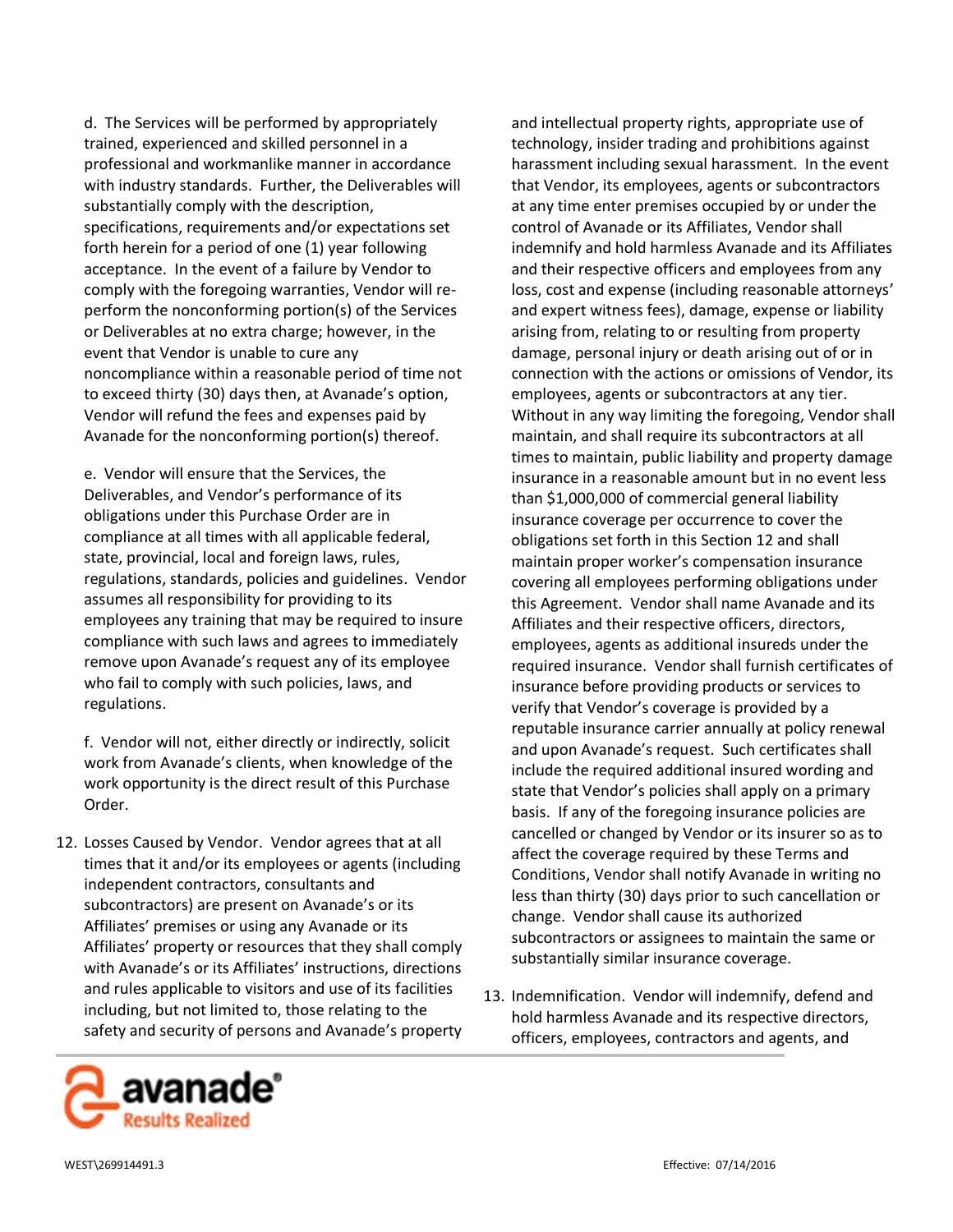Affiliates ("Indemnified Parties") from and against any claims, demands, losses, costs, expenses, damages or other liabilities of any nature (including reasonable attorneys' fees and any of the foregoing related thereto) ("Claims") arising from or relating to (a) any bodily injury, death, or property damage caused by the negligence or willful misconduct of Vendor, its employees, agents or contractors; (b) any Claims alleging that any Products or Deliverables received by Avanade pursuant to this Agreement, or any use thereof or exercise of rights hereunder with respect thereto by Avanade, infringes or misappropriates any intellectual property rights of any third party, or violates any personal right of any individual (an "Infringement Claim"); (c) claims that Vendor or any Vendor employee is in any relationship with Avanade other than that of an independent contractor; (d) claims that any Vendor employee is not an employee of Vendor; (e) claims by any employees, agents or contractors of Vendor for injuries or damages under workers' compensation or similar acts; (f) claims by Vendor's employees, agents or contractors for payment; (g) disclosure or exposure of Avanade Confidential Information caused by the acts or omissions of Vendor, its employees, agents or contractors; and (h) Vendor's acts or omissions in breach of the express warranties in this Agreement and/or in violation of any applicable laws, regulations, or industry standards. If an injunction issues as a result of any Infringement Claim, Vendor agrees, at its expense, to either: (i) procure for Avanade and its Clients the right to continue using the Products or Deliverables, as applicable; (ii) replace such Products or Deliverables with noninfringing Products or Deliverables, having the same functionality, operating characteristics, compatibility and interoperability as the Products or Deliverables that are replaced; (iii) modify the Products or Deliverables so that they become noninfringing; or (iv) at Avanade's option, refund to Avanade the amount paid for the Products or Deliverables.

14. Limitation of Liability. The limit of Avanade's liability (whether in contract, tort, negligence, strict liability in tort or by statute or otherwise) to Vendor or to any



third party concerning performance or nonperformance by Avanade, or in any manner related to this Agreement, for any and all claims, regardless of the form of action, will not in the aggregate exceed the purchase price paid for the Deliverables, Products or Services involved in the transaction giving rise to the cause of action. EXCEPT AS OTHERWISE REQUIRED BY LAW, AVANADE WILL NOT BE LIABLE FOR ANY LOSS OF USE, INTERRUPTION OF BUSINESS, LOST PROFITS, OR ANY INDIRECT, SPECIAL, INCIDENTAL, CONSEQUENTIAL, RELIANCE OR PUNITIVE DAMAGES OF ANY KIND REGARDLESS OF THE FORM OF ACTION WHETHER IN CONTRACT, TORT (INCLUDING NEGLIGENCE), STRICT PRODUCTS LIABILITY, OR OTHERWISE, EVEN IF AVANADE HAS BEEN ADVISED OF THE POSSIBILITY OF SUCH DAMAGES.

- 15. Use of Names and Marks. All trademarks and trade names of each party are and will remain the exclusive property of such party. Neither party will acquire any right to the trademarks or trade name of the other party. Avanade will have the limited right to use Vendor's trade name and trademarks in connection with the activities described in this Purchase Order. Vendor may not: (i) publicize this Purchase Order or its subject matter, (ii) state that any Product or Service has been approved or endorsed by Avanade or its Affiliates; or (iii) use the name, trade name, trademark or symbol of Avanade or its Affiliates on any list of Vendor's customers, or in connection with any advertising or promotional materials or activities, or in other written, electronic, magnetic or laser media communications with or materials or products provided to third parties.
- 16. Non-Disclosure. Except for any license or other right expressly granted under these Terms and Conditions, each party retains all right, title and interest in or to any and all Confidential Information (as defined below) that it discloses to the other party under this Agreement. The party receiving Confidential Information ("Recipient") will protect Confidential Information of the party disclosing Confidential Information ("Discloser") against any unauthorized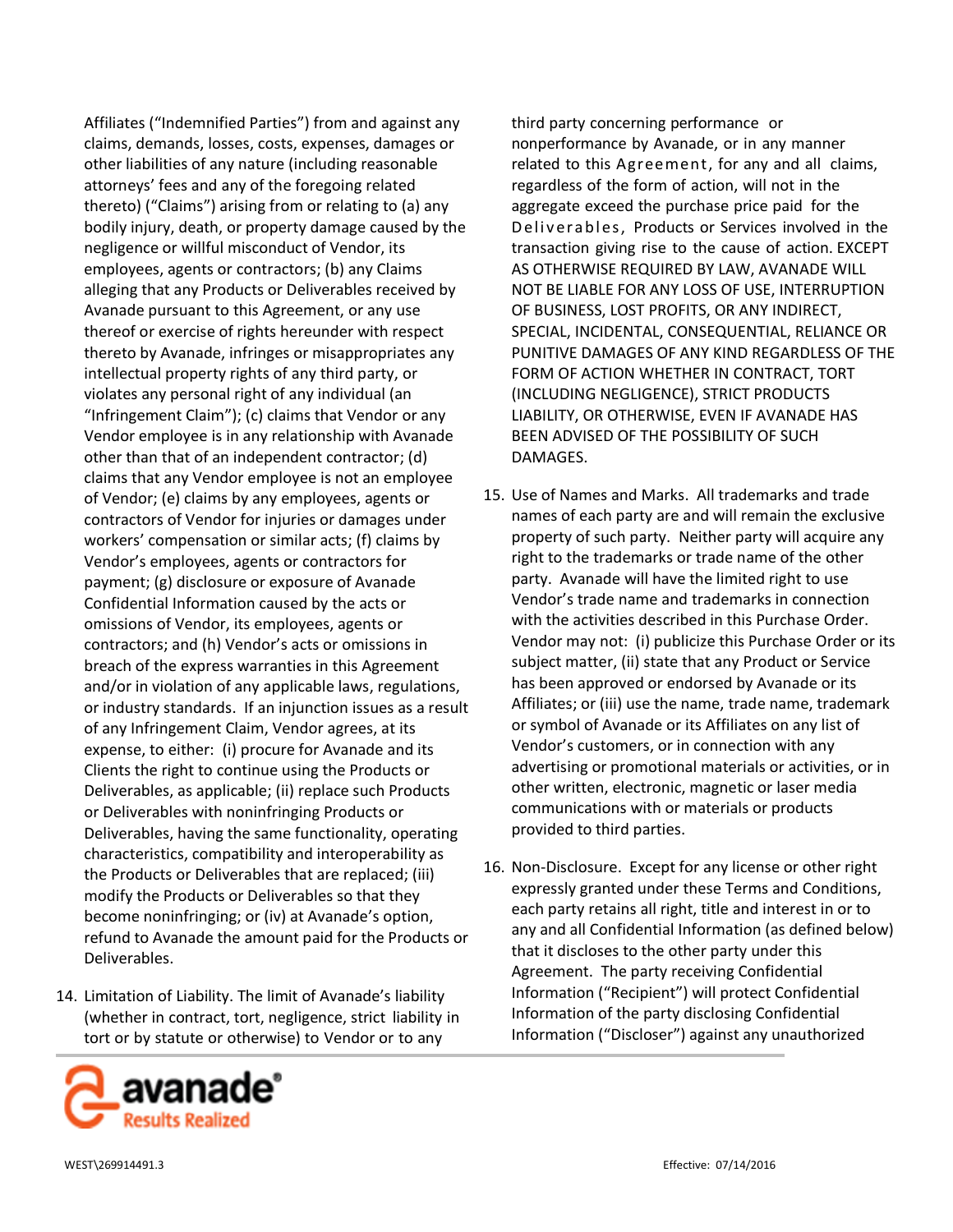use, dissemination and disclosure to the same extent that the Recipient protects its own Confidential Information of a similar nature against unauthorized use, dissemination or disclosure, but in no event using less than a reasonable standard of care. Recipient will use any and all Confidential Information of the Discloser solely to exercise its rights and perform its obligations hereunder. This Section will not be interpreted to prohibit any use or disclosure by the Recipient made with the written consent of the Discloser. Recipient may disclose Confidential Information of the Discloser to the extent required by applicable law, provided that Recipient provides advance notice thereof as reasonably practicable so as to afford Discloser an opportunity to oppose or otherwise limit such disclosure. "Confidential Information" means any trade secrets, Avanade Client information, or other confidential and/or proprietary information that is disclosed by one party to the other party under this Agreement that is: conspicuously marked or otherwise identified as confidential or proprietary upon receipt by Recipient; or, Recipient otherwise knows or has reason to know that the same is Confidential Information of Discloser. Confidential Information may be of a technical, business or other nature. However, Confidential Information does not include any information that: (a) was known to Recipient prior to receiving the same from the Discloser; (b) is independently developed by or for Recipient without use of or reference to the other party's Confidential Information; (c) is acquired by Recipient from a third party which was not, to the Recipient's knowledge, under an obligation not to disclose such information; or (d) is or becomes publicly available through no breach of these Terms and Conditions.

17. Alliance Relationships: Avanade is partially owned by Microsoft and Accenture and has a close alliance with Microsoft, which is also Avanade's primary vendor. Vendor acknowledges that Avanade works closely with Microsoft on marketing and technical matters to promote solutions using the Microsoft platform, and may receive compensation or other benefits in

connection with the development, promotion or sales of products and services.

- 18. Non-Waiver. A waiver of any term or condition of this Purchase Order by either party does not constitute a subsequent waiver of such term or condition or any other.
- 19. Severability. If any provision of this Agreement is held to be invalid, illegal, or unenforceable by a court of competent jurisdiction, the validity, legality, and enforceability of the remaining provisions of this Agreement will continue in full force and effect.
- 20. Independent Contractors. In connection with this Purchase Order, Vendor is an independent contractor in relation to Avanade. This Purchase Order creates no agency relationship between Vendor and Avanade. Vendor will be solely responsible for all employment taxes and employee benefits including: (a) paying all wages and other compensation to Vendor employees; (b) withholding and payment of federal and state individual income tax, FICA, FUTA and other taxes and applicable amounts with respect to payments made to Vendor's employees; (c) making any overtime payments to Vendor's employees if required by law or regulations; (d) offering minimum essential coverage that provides minimum value and is affordable to all Vendor employees who work full-time in compliance with the Patient Protection and Affordable Care Act ("PPACA"). To the extent that a government agency determines that Avanade is responsible for an assessable payment or excise tax penalty under the employer shared responsibility provisions of PPACA as a result of a Vendor employee not being offered minimum essential coverage that provides minimum value and is affordable, Vendor shall reimburse Avanade for the amount Avanade was required to pay; and (e) providing all other employment related benefits to Vendor's employees.
- 21. Export Compliance. Vendor will comply with all applicable export control and economic sanctions laws and regulations of the United States and other governments in the performance of this agreement